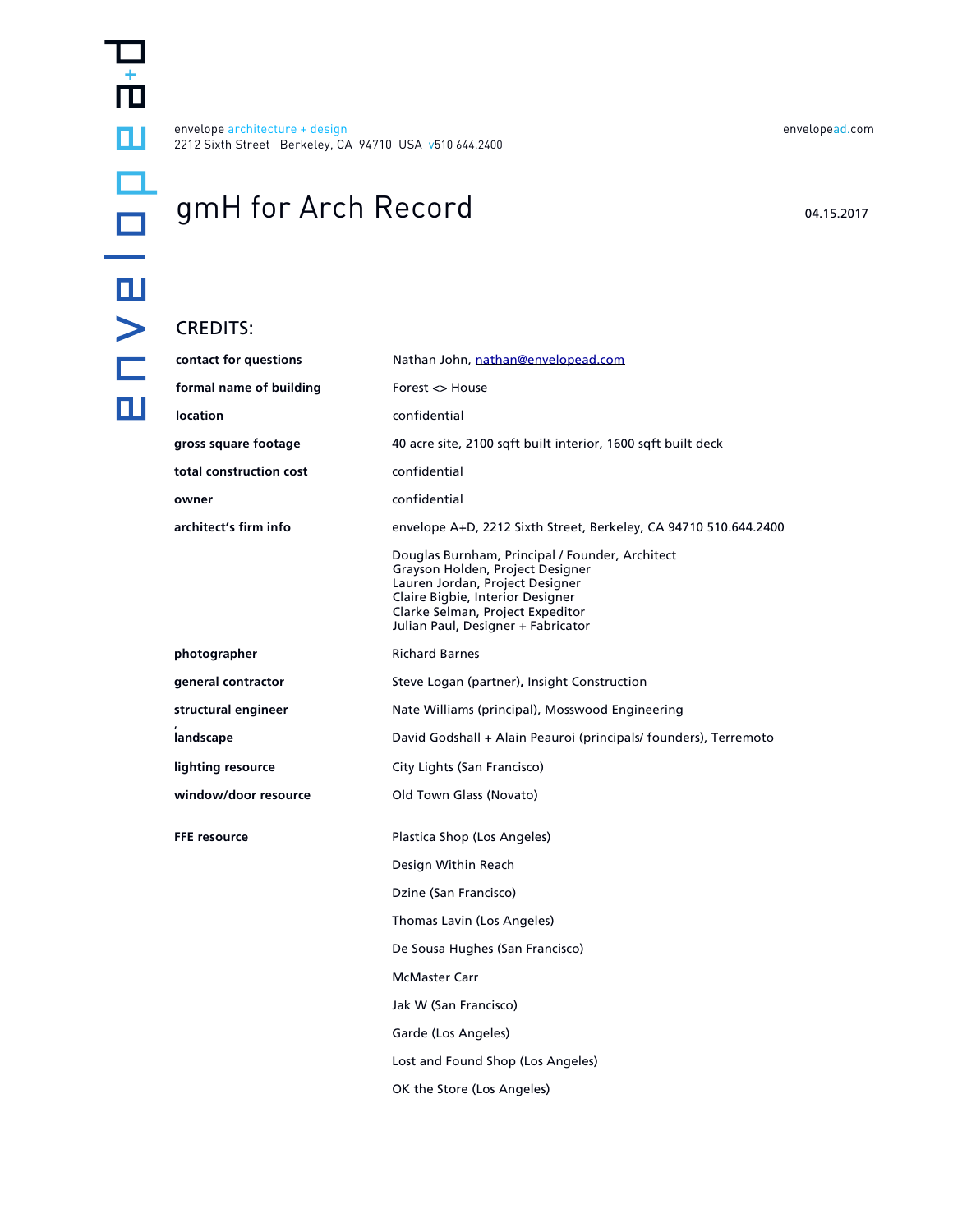envelope architecture + design [envelopead.com](http://www.envelopead.com) 2212 Sixth Street Berkeley, CA 94710 USA v510 644.2400

 Atomic Garden (Los Angeles) **plumbing resource** Jack London Kitchen & Bath (Oakland) hardware resource **Hundley Hardware (San Francisco)**  Folger & Burt Architectural Hardware (San Francisco) **CAD system, software, etc.** Vectorworks, Pages, Numbers, Rhino, Adobe Photoshop

## GENERAL SPECIFICATIONS:

| structural system | cedar wood framing        |
|-------------------|---------------------------|
| exterior cladding | cedar wood siding         |
| roofing           | Serge Ferrari             |
| windows           | TM Cobb                   |
|                   | Fleetwood Aluminum        |
| doors (folding)   | Nana Wall Wood            |
| doors (sliding)   | <b>Fleetwood Aluminum</b> |
|                   |                           |
| <b>HARDWARE:</b>  |                           |
| lockset           | Emtek                     |
| pulls/knobs       | Sun Valley Bronze         |
|                   | Los Angeles Leather Craft |
| hooks/bars        | Makr                      |
|                   | Rocky Mountain Hardware   |
|                   | Very Good and Proper      |
|                   | Sugatsune                 |
|                   | Muuto                     |
| misc bath         | Rocky Mountain Hardware   |
|                   | Menu, by Norm Architects  |
|                   | Hafele                    |
|                   | Liz's Antique Hardware    |
|                   | Ginger Co.                |
|                   | <b>CR Laurence</b>        |
|                   | Ikea                      |
|                   | Vipp                      |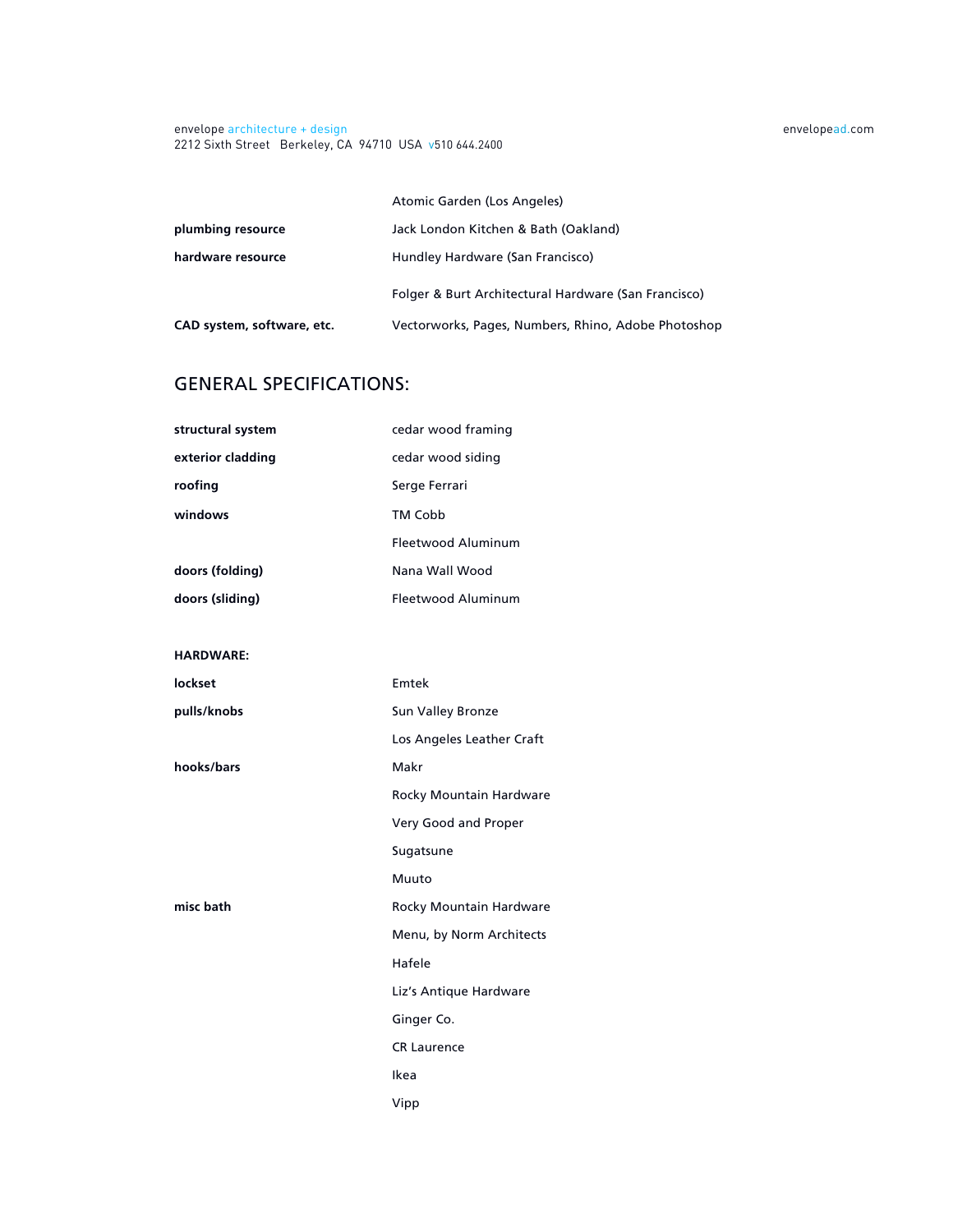#### envelope architecture + design [envelopead.com](http://www.envelopead.com) 2212 Sixth Street Berkeley, CA 94710 USA v510 644.2400

**misc door hardware Rixson** 

#### **INTERIOR FINISHES:**

| cabinetwork/custom woodwork | Paul Munson                                |
|-----------------------------|--------------------------------------------|
|                             | Galaxy Stainless, Castino Kitchens         |
|                             | envelope A+D                               |
| tile                        | Soli (bathroom wall)                       |
|                             | Mosaico+ (bathroom wall)                   |
|                             | Ann Sacks (bathroom wall)                  |
|                             | Badia Designs (bathroom wall)              |
|                             | Exquisite Surfaces (fireplace hearth wall) |
| wood stain                  | <b>Rubio Monocoat</b>                      |
|                             |                                            |
| <b>FURNISHINGS:</b>         |                                            |
| custom furniture            | Paul Munson Joinery                        |
|                             | envelope A+D                               |
| chairs (interior)           | vintage, from Lief                         |
|                             | Garza Furniture                            |
|                             | Misewell                                   |
| chair (exterior)            | Industry of All Nations                    |
|                             | Norm Architects/DWR                        |
|                             | Moroso                                     |
| table (exterior)            | <b>Rad Furniture</b>                       |
| hammock                     | L'aviva Home                               |
| umbrellas                   | Tuuci                                      |
| upholstery (fabric)         | Sunbrella                                  |
|                             | <b>JAB</b>                                 |
|                             | Dualoy Leather                             |
|                             | <b>United Leather</b>                      |

Carnegie

Stark Fabric

Christopher Farr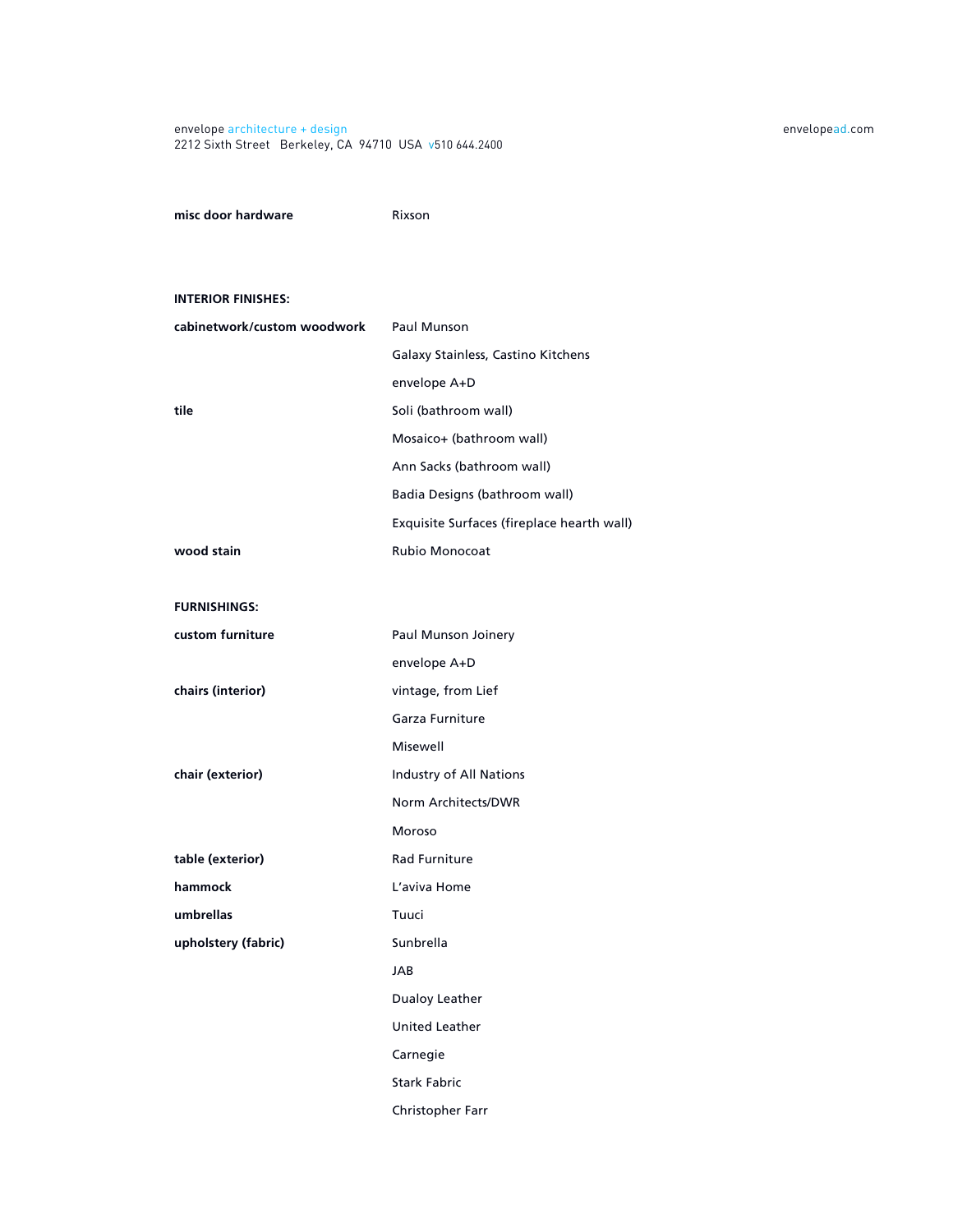|                             | Maharam                           |
|-----------------------------|-----------------------------------|
| upholstery fabrication      | Foamorder                         |
|                             | JF Fitzgerald                     |
|                             | Posse Furniture                   |
| rugs                        | Kasthall                          |
|                             | <b>Apricot Home</b>               |
| door mats                   | Maine Float Rope                  |
|                             | Chilewich                         |
| linens                      | Coyuchi                           |
|                             | Matteo                            |
|                             | The Company Store                 |
|                             | Wiggy's                           |
|                             | Hedgehouse                        |
|                             | Bed Bath and Beyond               |
|                             | Mexchic                           |
| misc accessories            | Best Made Co.                     |
|                             |                                   |
|                             |                                   |
| LIGHTING:                   |                                   |
| lighting (floor/table)      | Atelier de Troupe                 |
|                             | Workstead                         |
| lighting (wall interior)    | Stone lighting                    |
|                             | <b>Original BTC</b>               |
|                             | <b>Allied Maker</b>               |
|                             | <b>Rich Brilliant and Willing</b> |
|                             | Lambert & Fils                    |
|                             | Vitra                             |
|                             | Flos                              |
|                             | Apparatus Studio                  |
|                             | Oluce                             |
|                             | <b>Brendan Ravenhill</b>          |
| lighting (ceiling interior) | Ladies & Gentleman                |
|                             | <b>Tom Dixon</b>                  |